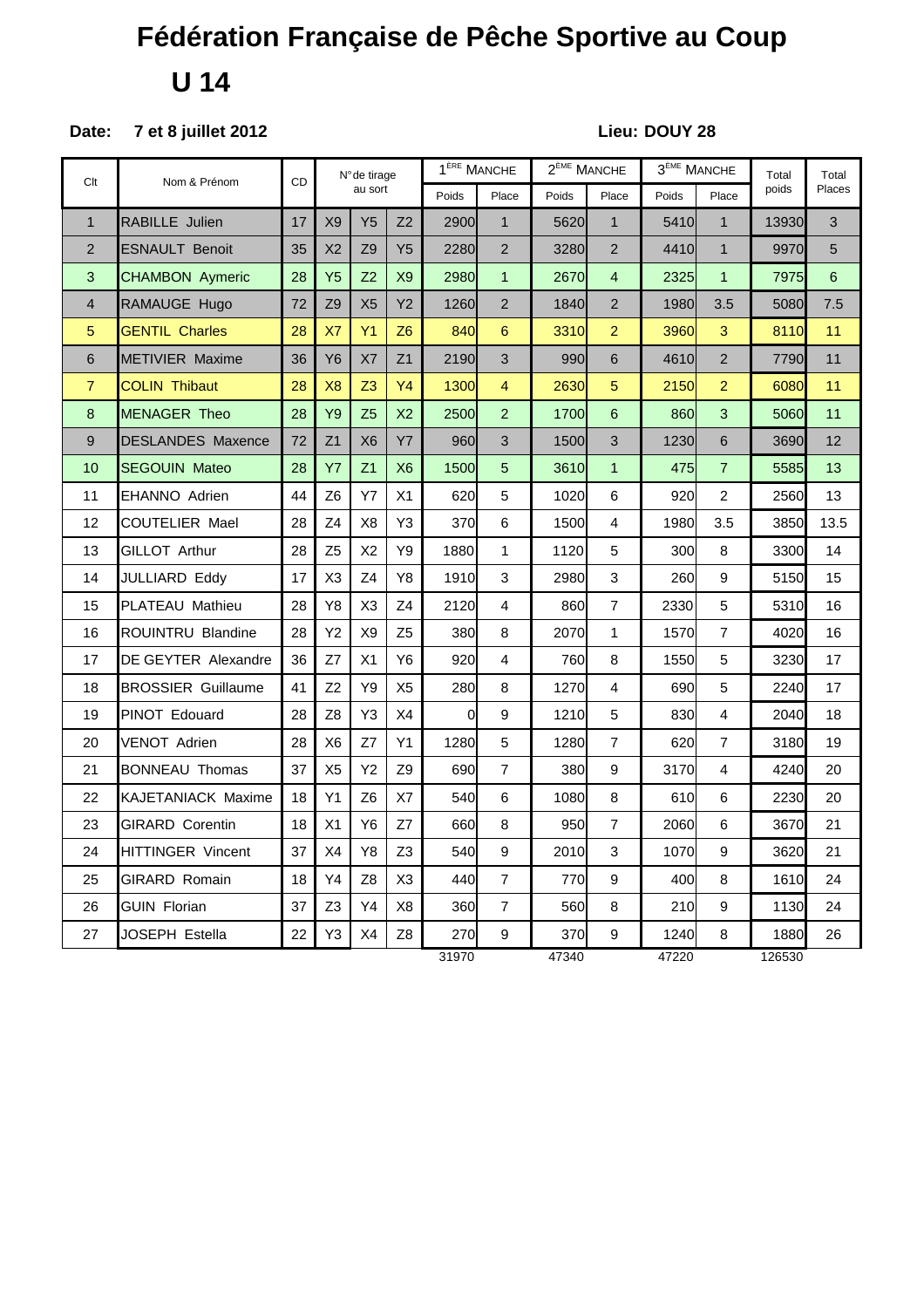## **U 18**

| Clt            | Nom & Prénom             | <b>CD</b> | N° de tirage<br>au sort |                       |                 | $1^{\text{ÈRE}}$ MANCHE |                | $2^{EME}$ MANCHE |                | $3^{\text{EME}}$ MANCHE |                | Total  | Total          |
|----------------|--------------------------|-----------|-------------------------|-----------------------|-----------------|-------------------------|----------------|------------------|----------------|-------------------------|----------------|--------|----------------|
|                |                          |           |                         |                       |                 | Poids                   | Place          | Poids            | Place          | Poids                   | Place          | poids  | Places         |
| $\mathbf{1}$   | <b>CHAMBON Victor</b>    | 28        | Z <sub>3</sub>          | X7                    | Y10             | 2680                    | 3              | 4845             | $\mathbf{1}$   | 4100                    | 3              | 11625  | $\overline{7}$ |
| $\overline{2}$ | <b>DESSERME Francois</b> | 49        | <b>Y9</b>               | X1                    | Z7              | 1290                    | $\overline{4}$ | 2570             | 3              | 12790                   | $\mathbf{1}$   | 16650  | 8              |
| 3              | <b>BECAT Sandrine</b>    | 36        | Z5                      | Y4                    | X11             | 3310                    | $\mathbf{1}$   | 1570             | $\overline{7}$ | 2920                    | $\overline{2}$ | 7800   | 10             |
| $\overline{4}$ | <b>LIRAND Alexandre</b>  | 79        | Z11                     | X3                    | Y7              | 2840                    | $\overline{2}$ | 720              | $\overline{7}$ | 4130                    | 2              | 7690   | 11             |
| 5              | <b>LABAT Mathieu</b>     | 28        | Y11                     | Z3                    | X7              | 2120                    | $\mathbf{1}$   | 1780             | $\overline{7}$ | 1990                    | 3              | 5890   | 11             |
| 6              | <b>CUREAU Sebastien</b>  | 49        | <b>Y6</b>               | Z2                    | X <sub>9</sub>  | 1630                    | 3              | 2380             | 3              | 1550                    | 5              | 5560   | 11             |
| $\overline{7}$ | <b>BRISSON Jonathan</b>  | 86        | Z7                      | Y9                    | X1              | 2010                    | 8              | 3200             | 3              | 3890                    | $\mathbf{1}$   | 9100   | 12             |
| 8              | JOLIVEL Baptiste         | 35        | Z <sub>4</sub>          | X11                   | Y4              | 1510                    | 9              | 2580             | 2              | 4915                    | $\mathbf{1}$   | 9005   | 12             |
| 9              | <b>LOMET Guillaume</b>   | 28        | X <sub>8</sub>          | Y11                   | Z <sub>3</sub>  | 880                     | 4              | 1470             | 8              | 9470                    | $\overline{2}$ | 11820  | 14             |
| 10             | <b>GRIFFON Alan</b>      | 44        | X11                     | Y <sub>3</sub>        | Z <sub>8</sub>  | 1900                    | $\overline{2}$ | 1080             | 10             | 7720                    | 3              | 10700  | 15             |
| 11             | <b>BARRE</b> Dylan       | 44        | Y4                      | Z11                   | X4              | 570                     | $\overline{7}$ | 3660             | $\mathbf{1}$   | 680                     | $\overline{7}$ | 4910   | 15             |
| 12             | LEPROULT Florian         | 49        | X <sub>6</sub>          | Y2                    | Z <sub>10</sub> | 2180                    | $\mathbf{1}$   | 2590             | $\overline{4}$ | 2040                    | 11             | 6810   | 16             |
| 13             | PICHERIT Bastien         | 49        | Y10                     | X <sub>5</sub>        | Z <sub>2</sub>  | 2080                    | $\overline{c}$ | 1010             | 6              | 3390                    | 8              | 6480   | 16             |
| 14             | MOREAU Thomas            | 86        | Z2                      | Y10                   | X <sub>5</sub>  | 1300                    | 10             | 3430             | $\overline{c}$ | 1720                    | 4              | 6450   | 16             |
| 15             | <b>TOURLOUSE Pierre</b>  | 35        | Z1                      | <b>Y7</b>             | X <sub>8</sub>  | 2150                    | 6              | 3600             | 1              | 200                     | 9              | 5950   | 16             |
| 16             | POPOVICI Alban           | 53        | Y2                      | X9                    | Z <sub>6</sub>  | 265                     | 9              | 2125             | 4              | 4930                    | 5              | 7320   | 18             |
| 17             | PILLET Jonathan          | 28        | X2                      | Z9                    | Y <sub>5</sub>  | 320                     | 8              | 2690             | 2              | 1700                    | 8              | 4710   | 18             |
| 18             | DAHAIS Rodolphe          | 85        | Z <sub>6</sub>          | X <sub>2</sub>        | Y9              | 2080                    | $\overline{7}$ | 680              | 8              | 3900                    | 4              | 6660   | 19             |
| 19             | <b>HUA Fabrice</b>       | 49        | Z <sub>9</sub>          | Y1                    | X <sub>6</sub>  | 2360                    | 4              | 1230             | 9              | 1270                    | 6              | 4860   | 19             |
| 20             | DOREAU Alan              | 37        | Y1                      | X <sub>6</sub>        | Z <sub>9</sub>  | 60                      | 11             | 1885             | 5              | 6000                    | 4              | 7945   | 20             |
| 21             | SELMANE Benjamin         | 44        | Y <sub>5</sub>          | X4                    | Z <sub>12</sub> | 1240                    | 5              | 680              | 9              | 4150                    | 6              | 6070   | 20             |
| 22             | POIRIER Adrien           | 17        | X <sub>5</sub>          | Z <sub>4</sub>        | Y11             | 180                     | 11             | 2010             | 4              | 2925                    | 5              | 5115   | 20             |
| 23             | <b>TEISSIER Eleonore</b> | 72        | Y8                      | Z <sub>10</sub>       | X3              | 1060                    | 6              | 1880             | 6              | 470                     | 8              | 3410   | 20             |
| 24             | GIBAULT Cedric           | 41        | Z <sub>10</sub>         | $\sqrt{\phantom{a}}6$ | $\chi_2$        | 2285                    | $\sqrt{5}$     | 2070             | 5              | 120                     | 11             | 4475   | 21             |
| 25             | GOURLOO Logan            | 28        | X4                      | Y12                   | Z5              | 840                     | 5              | 930              | 11             | 3780                    | $\overline{7}$ | 5550   | 23             |
| 26             | TAROT Antoine            | 35        | X1                      | Z <sub>6</sub>        | Y8              | 640                     | $\overline{7}$ | 1300             | 10             | 2610                    | 6              | 4550   | 23             |
| 27             | DALIBARD Nicolas         | 28        | X <sub>3</sub>          | $\mathsf{Y}8$         | Z11             | 280                     | 9              | 1960             | $\,6\,$        | 3100                    | 9              | 5340   | 24             |
| 28             | FOUGERON Valentin        | 41        | X12                     | Y <sub>5</sub>        | Z <sub>4</sub>  | 1260                    | $\mathbf{3}$   | 1000             | 11             | 2230                    | 10             | 4490   | 24             |
| 29             | DESIRE Sylvain           | 36        | X7                      | Z <sub>8</sub>        | Y1              | 700                     | $\,6$          | 1210             | 11             | 740                     | 9              | 2650   | 26             |
| 30             | <b>LECONTE Clement</b>   | 35        | X10                     | Z <sub>5</sub>        | Y <sub>2</sub>  | 270                     | 10.5           | 1920             | 5              | 230                     | 11             | 2420   | 26.5           |
| 31             | CHANSIGAUD Anais         | 86        | Z <sub>8</sub>          | X10                   | Y3              | 1020                    | 11             | 350              | 10             | 1905                    | $\overline{7}$ | 3275   | 28             |
| 32             | LOUBEYRE Nicolas         | 36        | X9                      | Z1                    | Y6              | 270                     | 10.5           | 1770             | 8              | 720                     | 10             | 2760   | 28.5           |
| 33             | <b>DUTALLOIR Nicolas</b> | 36        | Y3                      | Z7                    | X10             | 180                     | 10             | 1330             | $9\,$          | 130                     | 10             | 1640   | 29             |
| 34             | ROCHETTE Jordan          | 28        | Y7                      | X8                    | Z1              | 340                     | 8              | 340              | 11             | 1800                    | 11             | 2480   | 30             |
|                |                          |           |                         |                       |                 | 44100                   |                | 63845            |                | 104215                  |                | 212160 |                |